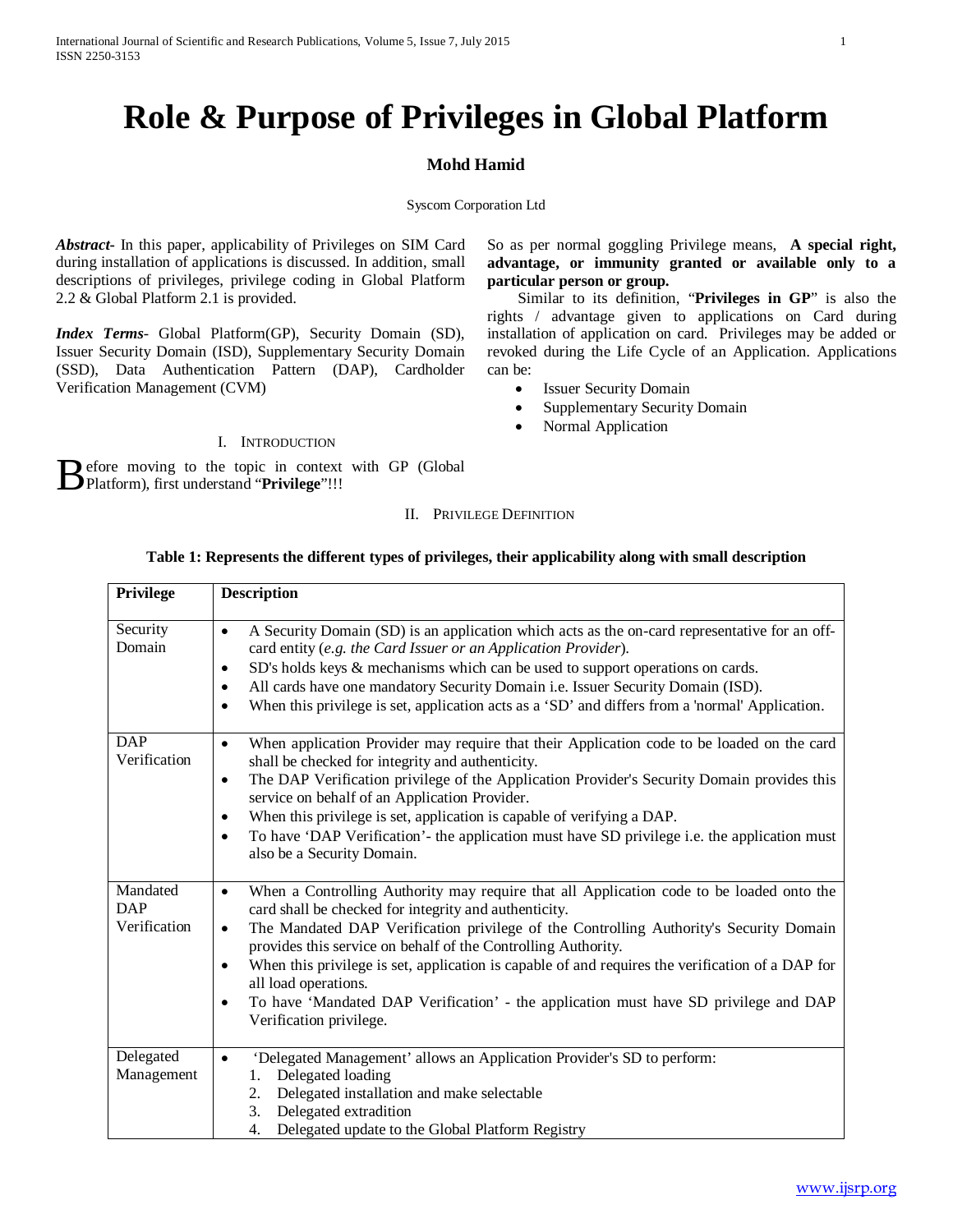|                          | Delegated deletion<br>5.<br>To manage Card Content with authorization.<br>6.<br>The SD that has Token Verification privilege controls such authorization.<br>$\bullet$<br>Delegated Management is not a mandated feature of a GP Card<br>$\bullet$<br>When this privilege is set, application is capable of Delegated Card Content Management.<br>$\bullet$<br>To have 'Delegated Management' - the application must have SD privilege.<br>$\bullet$                                                                                                                         |
|--------------------------|------------------------------------------------------------------------------------------------------------------------------------------------------------------------------------------------------------------------------------------------------------------------------------------------------------------------------------------------------------------------------------------------------------------------------------------------------------------------------------------------------------------------------------------------------------------------------|
| Token<br>Verification    | Token Verification allows a Security Domain Provider, typically the Card Issuer, to authorize<br>$\bullet$<br>any Card Content management operation.<br>A Security Domain with Token Verification privilege requires the knowledge of keys and<br>$\bullet$<br>algorithms used for Tokens.<br>This privilege does not provide Card Content management capability.<br>٠<br>When this privilege is set, application is capable of verifying a token for Delegated Card<br>Content Management.                                                                                  |
| Receipt<br>Generation    | Receipt generation allows a SD Provider, typically the Card Issuer, to provide a confirmation<br>$\bullet$<br>for the performed card content management.<br>A Security Domain with Receipt Generation privilege requires the knowledge of keys and<br>$\bullet$<br>algorithms used for Receipts generation.<br>This privilege does not provide Card Content management capability.<br>٠<br>When this privilege set, application is capable of generating a receipt for Delegated Card<br>Content Management.                                                                 |
| Authorized<br>Management | SD with this privilege allows a Security Domain provider to perform Card Content<br>$\bullet$<br>management without authorization (i.e. without a token)<br>This is valid where the off-card entity is authenticated as the owner<br>٠<br>(Security Domain Provider) of the Security Domain.<br>In this case the Security Domain that has Token Verification privilege is not involved.<br>$\bullet$<br>When this privilege is set, application is capable of Card Content Management<br>٠<br>To have 'Authorized Management' - the application must have SD privilege.<br>٠ |
| Card Lock                | CARD LOCK is present to provide the capability to disable the selection of SD and<br>$\bullet$<br>Applications.<br>On receipt of a request to lock the card, the OPEN shall check that the current card Life Cycle<br>٠<br>State is SECURED.<br>Once the card Life Cycle State is CARD_LOCKED, all applications except the Application<br>with the Final Application privilege shall be disabled.<br>The card Life Cycle state transition from SECURED to CARD_LOCKED is reversible.<br>٠<br>When this privilege is set, application is capable to lock the card.            |
| Card<br>Terminate        | The state TERMINATED signals the end of the card Life Cycle and the card.<br>$\bullet$<br>In the card Life Cycle State TERMINATED, all communication to the card is directed to the<br>$\bullet$<br>application with the Final Application privilege.<br>If the ISD is the application with this privilege all commands other than the "GET DATA"<br>$\bullet$<br>command processed by the ISD shall be disabled.<br>When this privilege is set, application is capable to terminate the card.<br>٠                                                                          |
| Card Reset               | This privilege was previously known as "Default Selected" in GP2.1<br>$\bullet$<br>When this privilege is set, application is capable to modify historical bytes on one or more<br>$\bullet$<br>card interfaces.<br>Few more key points described below under "Privilege Assignment"<br>٠                                                                                                                                                                                                                                                                                    |
| Final<br>Application     | Final Application (when this privilege is set) is the only Application accessible in card Life<br>$\bullet$<br>Cycle State CARD_LOCKED and TERMINATED.<br>In the card Life Cycle State TERMINATED, all communication to the card is directed to the<br>٠<br>application with the Final Application privilege.<br>If the ISD is the application with this privilege all commands except the "GET DATA"                                                                                                                                                                        |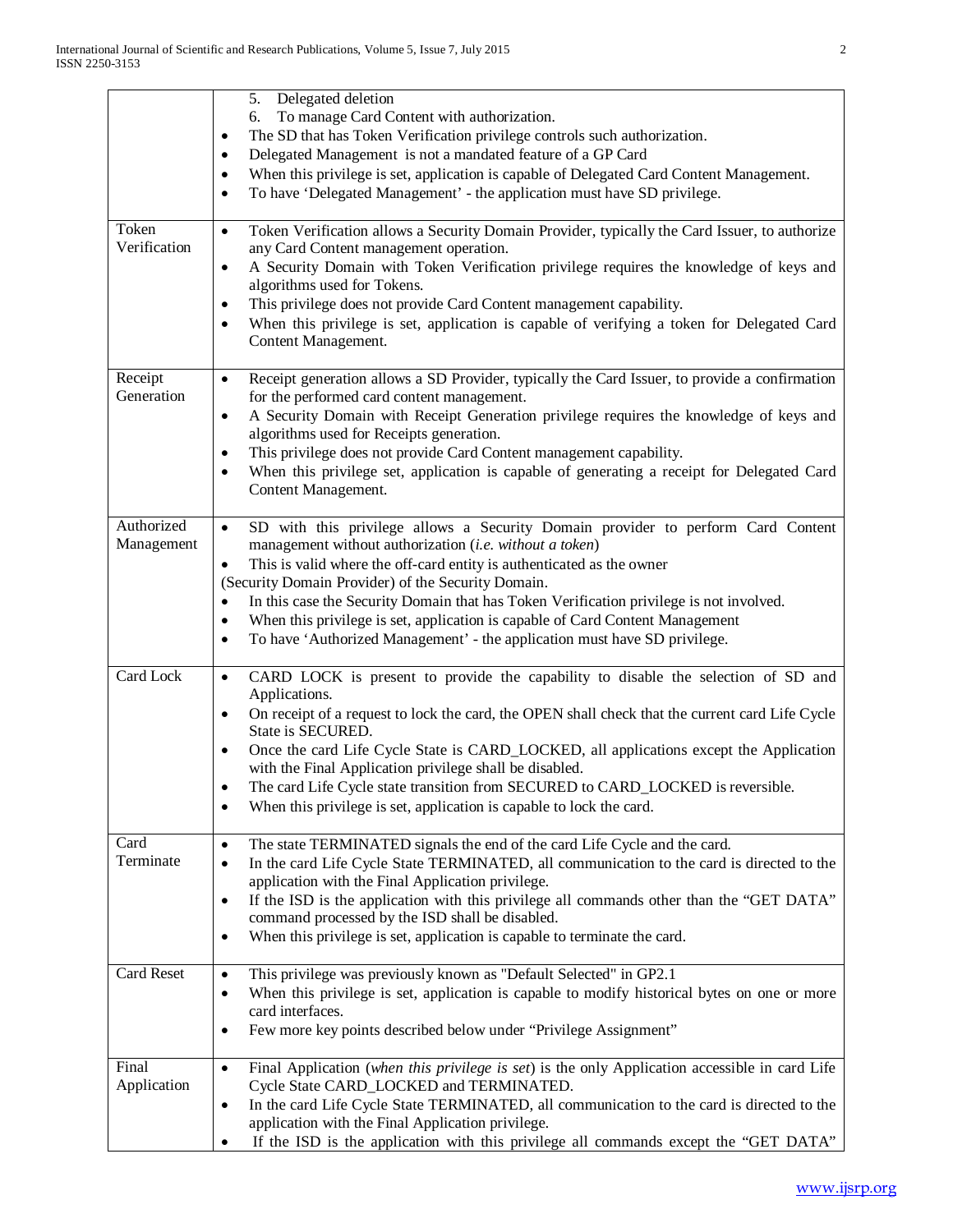|                          | command processed by the ISD shall be disabled.                                                                                                                                                                             |
|--------------------------|-----------------------------------------------------------------------------------------------------------------------------------------------------------------------------------------------------------------------------|
| <b>CVM</b><br>Management | CVM is a method to ensure that the person presenting the card is the person to whom the card<br>$\bullet$<br>was issued                                                                                                     |
|                          | When this privilege is set, application is capable to manage a shared CVM of a CVM<br>$\bullet$<br>Application.                                                                                                             |
|                          | CVM services (Retrieving CVM state, setting new value of cvm, verifying cvm) shall be<br>$\bullet$<br>provided by a CVM Application to other on-card Applications                                                           |
| <b>Trusted Path</b>      | Application (when this privilege is set) acts as a Trusted Path for inter application<br>$\bullet$<br>communication.                                                                                                        |
|                          | The objective is that the GP Trusted Framework forwards the unwrapped command to the<br>$\bullet$<br>"Target Application" indicated by the "Receiving Entity".<br>Flow of APDU Command<br>$\bullet$                         |
|                          | An APDU command is received by the Application's SD (Receiving Entity)<br>$1_{\cdot}$                                                                                                                                       |
|                          | Application SD can be the ISD or a SSD.<br>2.<br>3. Command is unwrapped by the SD before being passed on to the Global Platform<br>Trusted Framework.                                                                      |
| <b>Global Delete</b>     | Global Delete privilege provides the capability to remove any Executable Load File or<br>$\bullet$<br>Application from the card even if the Executable Load File or Application does not belong to<br>this Security Domain. |
|                          | A Security Domain without Global Delete privilege and with Card Content management<br>$\bullet$<br>capability can only delete Executable Load Files or Applications directly or indirectly<br>associated with it.           |
| <b>Global Lock</b>       | Global Lock privilege provides the right to initiate the locking and unlocking of any<br>$\bullet$<br>application on the card                                                                                               |
|                          | Works independent of its Security Domain association and hierarchy.<br>$\bullet$<br>It also provides the capability to restrict the Card Content Management functionality of<br>$\bullet$                                   |
|                          | OPEN.                                                                                                                                                                                                                       |
| Global                   | Application (when this privilege is set) may access any entry in the Global Platform Registry.<br>$\bullet$                                                                                                                 |
| Registry                 | The status of an Application (or a SD): its Life Cycle State, Privileges and other parameters<br>$\bullet$<br>registered in the GP Registry, may be accessed by suitably authorized entities.                               |
| Global                   | Application (when this privilege is set) provides services to other Applications on the card.<br>$\bullet$                                                                                                                  |
| Service                  | One or more Global Services Applications may be present on the card to provide services to<br>$\bullet$<br>other Applications on the card.                                                                                  |
|                          | This is the privilege which separates "Global Services Applications" from other Applications.                                                                                                                               |

# III. PRIVILEGE ASSIGNMENT

Below described are the important points to be considered while setting privileges.

- Common key points regarding "Card Reset & Final Application Privileges":
- 1. Only one Application or Security Domain in the card may be set with the "Card Reset & Final Application Privileges" at a time (*e.g. the ISD, a current legacy Application or an Application that requires specific behavior with regards to logical channels*)
- 2. Once the "Card Reset & Final Application Privileges" has been assigned to an Application, the privilege can be reassigned to a new Application either by deleting the Application which has the privilege, or by revoking its privilege
- 3. The "Card Reset & Final Application Privileges" is by default assigned to the Issuer Security Domain. It may be reassigned only if the Issuer Security Domain has the "Card Reset & Final Application Privileges" accordingly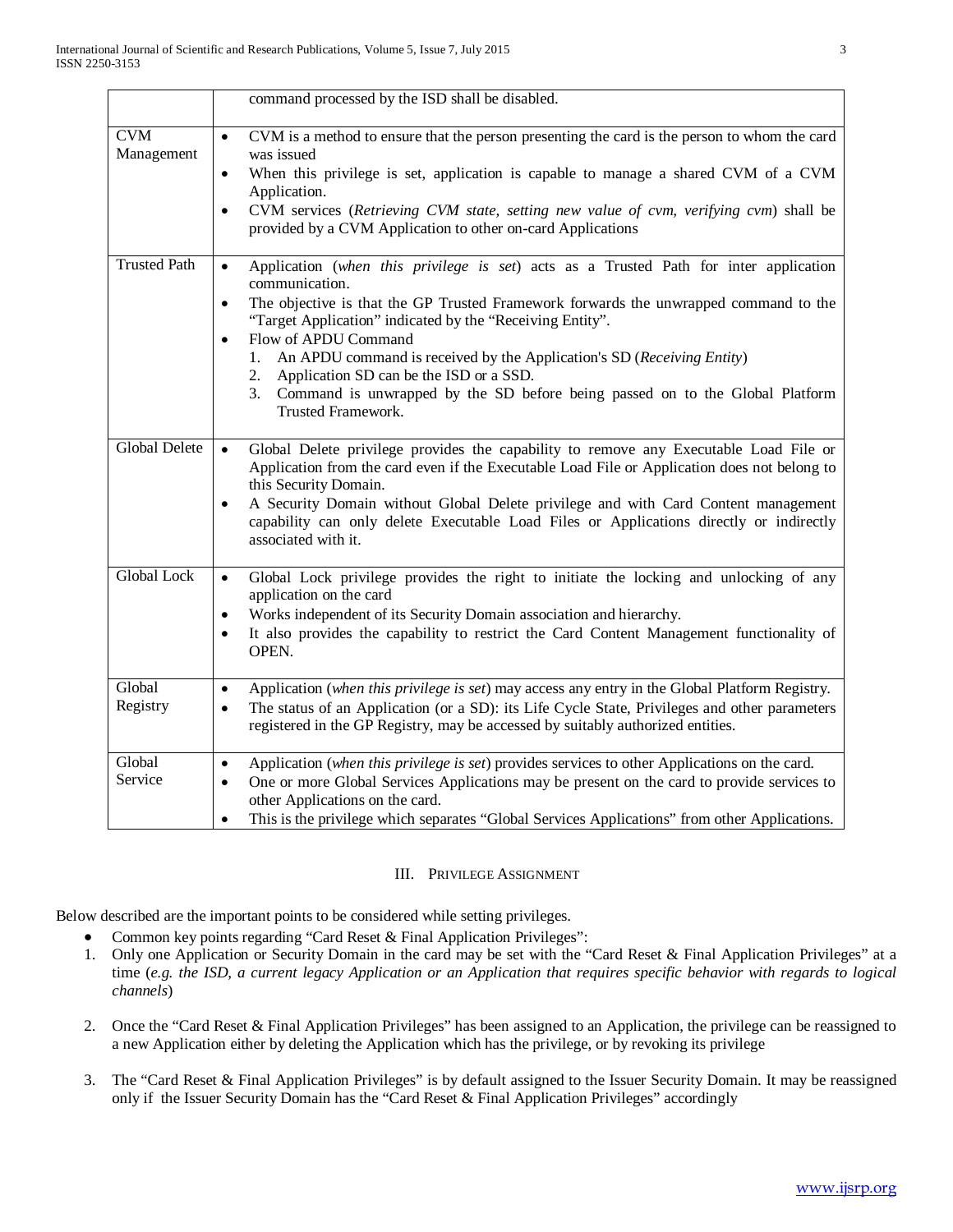4. If the application with the "Card Reset & Final Application Privileges" is deleted, the privilege is reassigned to the Issuer Security Domain

# IV. **Backward Compatibility**

 For backward compatibility, where a card supports only privileges 0-7 i.e. Cards with GP 2.1, the following assumptions (**by Global Platform**) shall apply for the remaining privileges.

|  |  | Table 2: Coding of the remaining privileges |  |
|--|--|---------------------------------------------|--|
|  |  |                                             |  |

| Privilege                    | <b>ISD</b>     | <b>SSD</b>     | <b>Other Application</b> |  |
|------------------------------|----------------|----------------|--------------------------|--|
| <b>Trusted Path</b>          | Yes            | Yes            | No                       |  |
| <b>Authorized Management</b> | Yes            | N <sub>0</sub> | No.                      |  |
| <b>Token Verification</b>    | Yes            | N <sub>0</sub> | N <sub>o</sub>           |  |
| Global Delete                | Yes            | N <sub>0</sub> | No                       |  |
| Global Lock                  | Yes            | N <sub>0</sub> | No.                      |  |
| Global Registry              | Yes            | N <sub>0</sub> | N <sub>o</sub>           |  |
| Final Application            | Yes            | No             | N <sub>o</sub>           |  |
| Global Service               | N <sub>0</sub> | N <sub>0</sub> | No.                      |  |
| Receipt Generation           | yes            | N <sub>0</sub> | N <sub>0</sub>           |  |

# V. PRIVILEGES CODING

**Figure 1: Byte 1 - Available for both GP 2.1 & GP 2.2 and follow same coding**

| b8                       |                          |   |                          |   |                          | b7 b6 b5 b4 b3 b2 b1 |   | <b>Meaning</b>            | <b>Privilege</b><br><b>Number</b> |
|--------------------------|--------------------------|---|--------------------------|---|--------------------------|----------------------|---|---------------------------|-----------------------------------|
|                          | -                        | - | -                        |   |                          |                      |   | <b>Security Domain</b>    |                                   |
|                          |                          | - | -                        |   | -                        |                      | 0 | <b>DAP</b> Verification   |                                   |
|                          | ۰                        |   | $\overline{\phantom{a}}$ | - | $\overline{\phantom{a}}$ |                      |   | Delegated Management      |                                   |
| $\overline{\phantom{a}}$ | ۰                        | - |                          |   | ۰                        |                      |   | <b>Card Lock</b>          |                                   |
| $\overline{\phantom{a}}$ | -                        | - | -                        |   | -                        |                      |   | <b>Card Terminate</b>     |                                   |
|                          | $\overline{\phantom{a}}$ | - | $\overline{\phantom{a}}$ | - |                          |                      |   | <b>Card Reset</b>         |                                   |
| ٠                        | ٠                        | ٠ | ٠                        | ۰ | $\overline{\phantom{a}}$ |                      |   | <b>CVM</b> Management     |                                   |
|                          |                          |   |                          |   |                          |                      |   | Mandated DAP Verification |                                   |

|  |  | Figure 2: Byte 2 - Only available in GP 2.2 |  |  |
|--|--|---------------------------------------------|--|--|
|  |  |                                             |  |  |

| b8                       |                          | b6                       |   |                          | b5 b4 b3 b2 b1           |                          | <b>Meaning</b>           | Privilege<br><b>Number</b> |
|--------------------------|--------------------------|--------------------------|---|--------------------------|--------------------------|--------------------------|--------------------------|----------------------------|
| ш                        | $\overline{\phantom{a}}$ | $\overline{\phantom{a}}$ | - | $\overline{\phantom{a}}$ | $\overline{\phantom{a}}$ | $\overline{\phantom{a}}$ | <b>Trusted Path</b>      |                            |
|                          |                          | ۰                        | - | -                        | $\overline{\phantom{a}}$ | $\overline{\phantom{a}}$ | Authorized Management    |                            |
|                          | -                        |                          | - | -                        |                          |                          | <b>Token Management</b>  | 10                         |
| ۰                        | ۰                        | ۰                        |   | -                        | -                        | ۰                        | Global Delete            |                            |
|                          | ۰                        | ۰                        | - |                          | -                        | -                        | Global Lock              | 12                         |
| -                        | ۰                        | ۰                        | - |                          |                          | -                        | Global Registry          |                            |
| $\overline{\phantom{a}}$ | $\overline{\phantom{a}}$ | ۰                        | - | -                        | $\overline{\phantom{a}}$ |                          | <b>Final Application</b> | 14                         |
|                          |                          |                          |   |                          |                          |                          | Global Service           |                            |